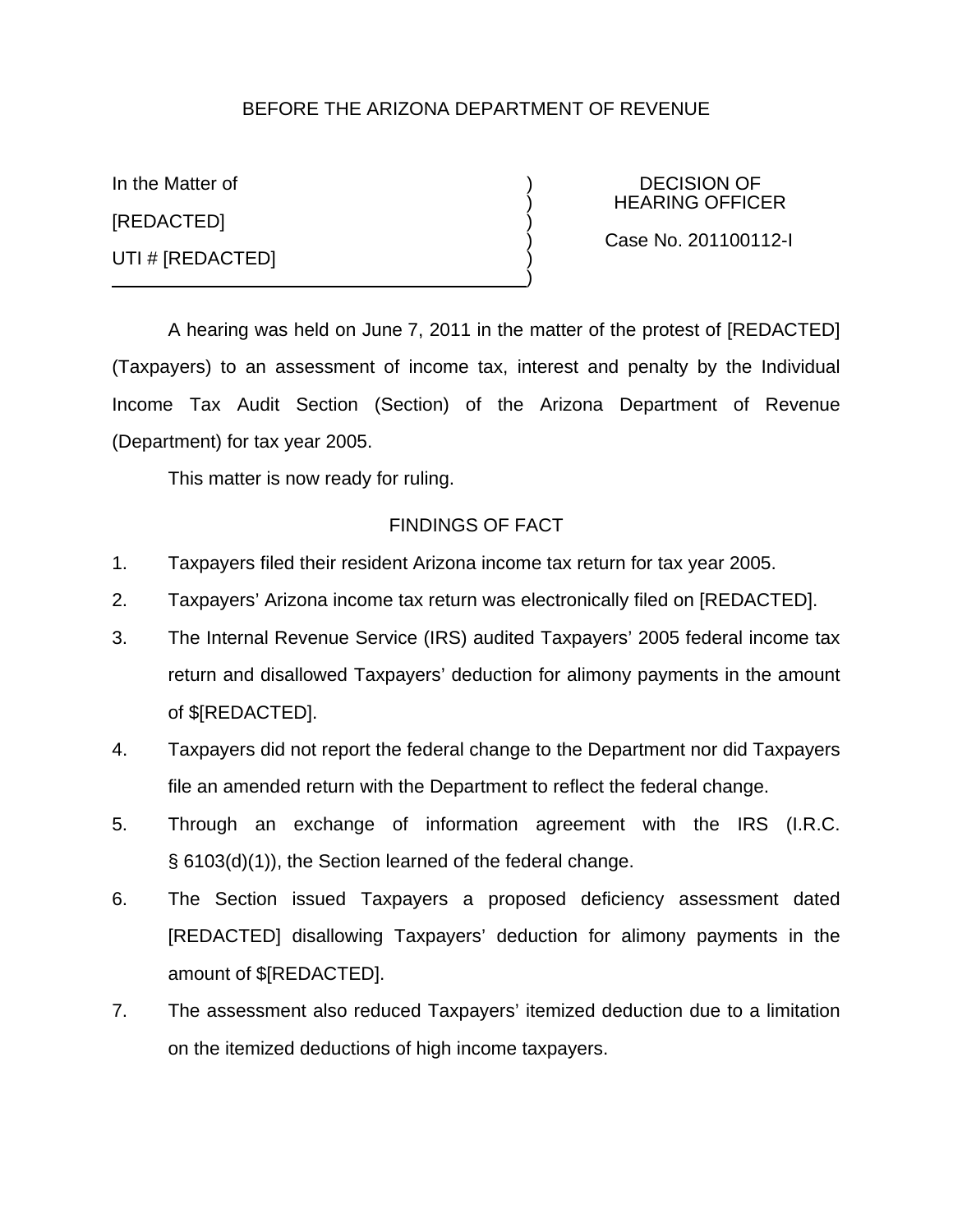- 8. The proposed assessment calculated interest at the statutory rate and included a penalty for failure to file when due.
- 9. Taxpayers timely protested the assessment stating that the Department had previously allowed a deduction in a prior year for the alimony payments at issue here.
- 10. Taxpayers had been audited by the Department for tax year 2001 and Taxpayers protested.
- 11. The Section granted Taxpayers' protest of the prior assessment for tax year 2001 while the protest was at the formal hearing level.
- 12. The Hearing Officer issued an order stating that the Section had granted Taxpayers' protest for tax year 2001 and the case was therefore closed at the Hearing Office.
- 13. Taxpayers submitted a copy of a Decree of Dissolution of Marriage ("Decree") dated [REDACTED] regarding Taxpayer [REDACTED] and [REDACTED], his exwife.
- 14. Paragraph 2 of the Decree provided that Husband ([REDACTED]) will pay to his Wife \$[REDACTED] per month for 24 months only or until the death of either party or Wife's remarriage.
- 15. Paragraph 3 of the Decree stated:

"3. Husband shall pay to Wife the sum of \$[REDACTED] to equalize the division of community assets and debt. Wife is awarded a judgment for that amount but she may not execute on the judgment as long as the indebtedness is paid at the rate of \$[REDACTED] per month. (This assumes 120 equal monthly payments with interest at 10% per annum). This amount shall be secured by Husband's interest in the three businesses, [REDACTED], [REDACTED] and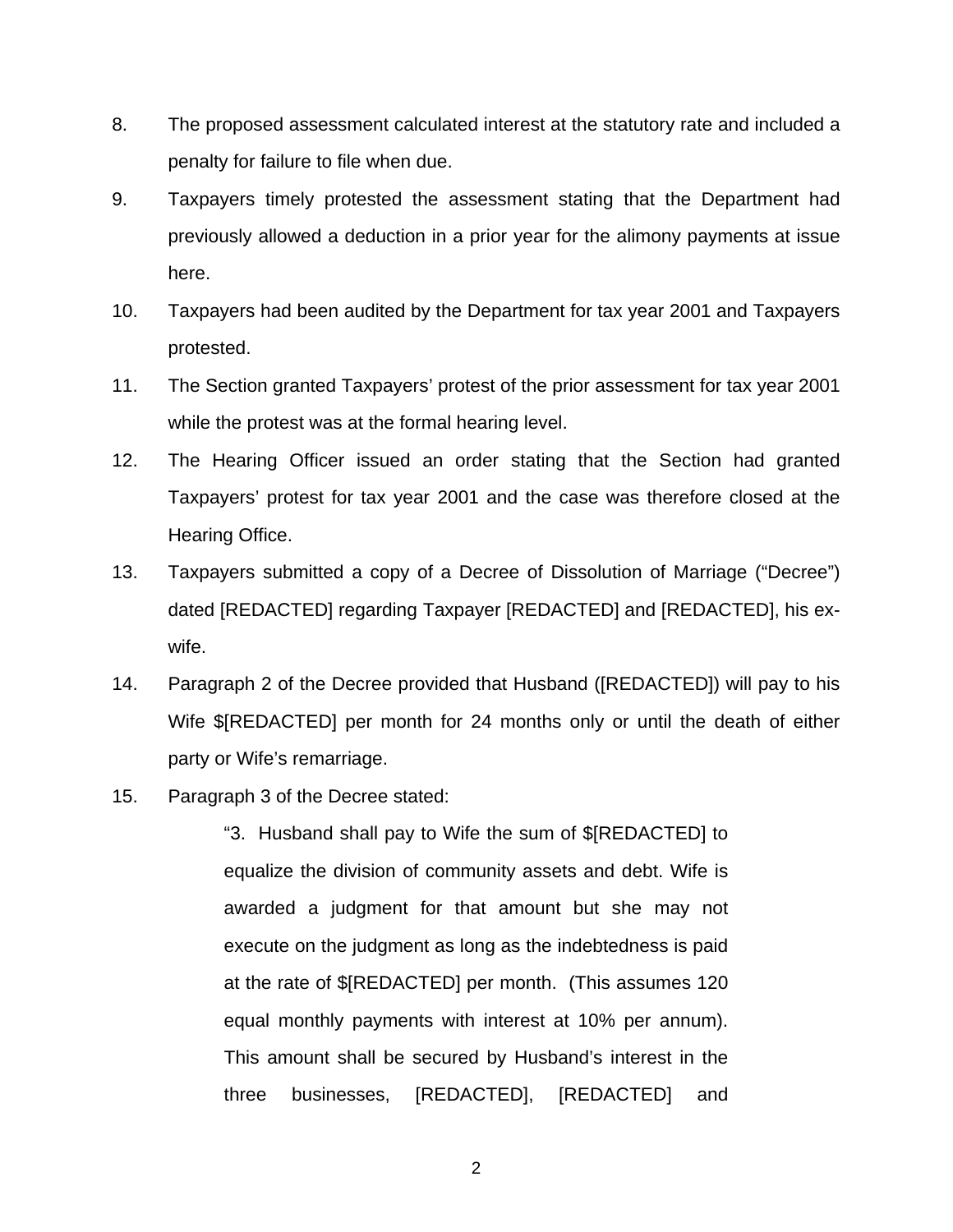[REDACTED]. In the event Husband files bankruptcy, the Court has considered the monthly payments to be in the nature of spousal maintenance to Wife, as these payments are necessary for her to maintain a reasonable standard of living. If Husband should elect not to pay the indebtedness in monthly installments at 10% interest rate, and pays the indebtedness in a lump sum, Wife would be entitled to seek an increase in the amount of spousal maintenance because it is not expected that she would be able to invest the funds and receive a 10% interest rate on the investment."

- 16. The Decree did not provide that the payments of \$[REDACTED] per month would stop upon the death of either party or upon Wife's remarriage.
- 17. The amount disallowed as alimony for tax year 2005 represented 12 monthly payments of \$[REDACTED].
- 18. The issue involved in the assessment for tax year 2001 was the deductibility of the payments under Paragraph 3 of the Decree.

#### CONCLUSIONS OF LAW

- 1. Arizona Revised Statutes (A.R.S.) § 43-1001(2) defines Arizona gross income of a resident individual as the individual's federal adjusted gross income for the taxable year, computed pursuant to the Internal Revenue Code (I.R.C.).
- 2. A.R.S. § 43-102(A)(1) provides that it is the intent of the Arizona legislature to adopt the provisions of the federal Internal Revenue Code relating to the measurement of adjusted gross income for individuals so that adjusted gross income reported to the IRS shall be the identical sum reported to Arizona, subject only to modifications set forth in Title 43 of the Arizona Revised Statutes.
- 3. Arizona taxpayers may deduct on their Arizona income tax return itemized deductions calculated under the Internal Revenue Code. A.R.S. § 43-1042.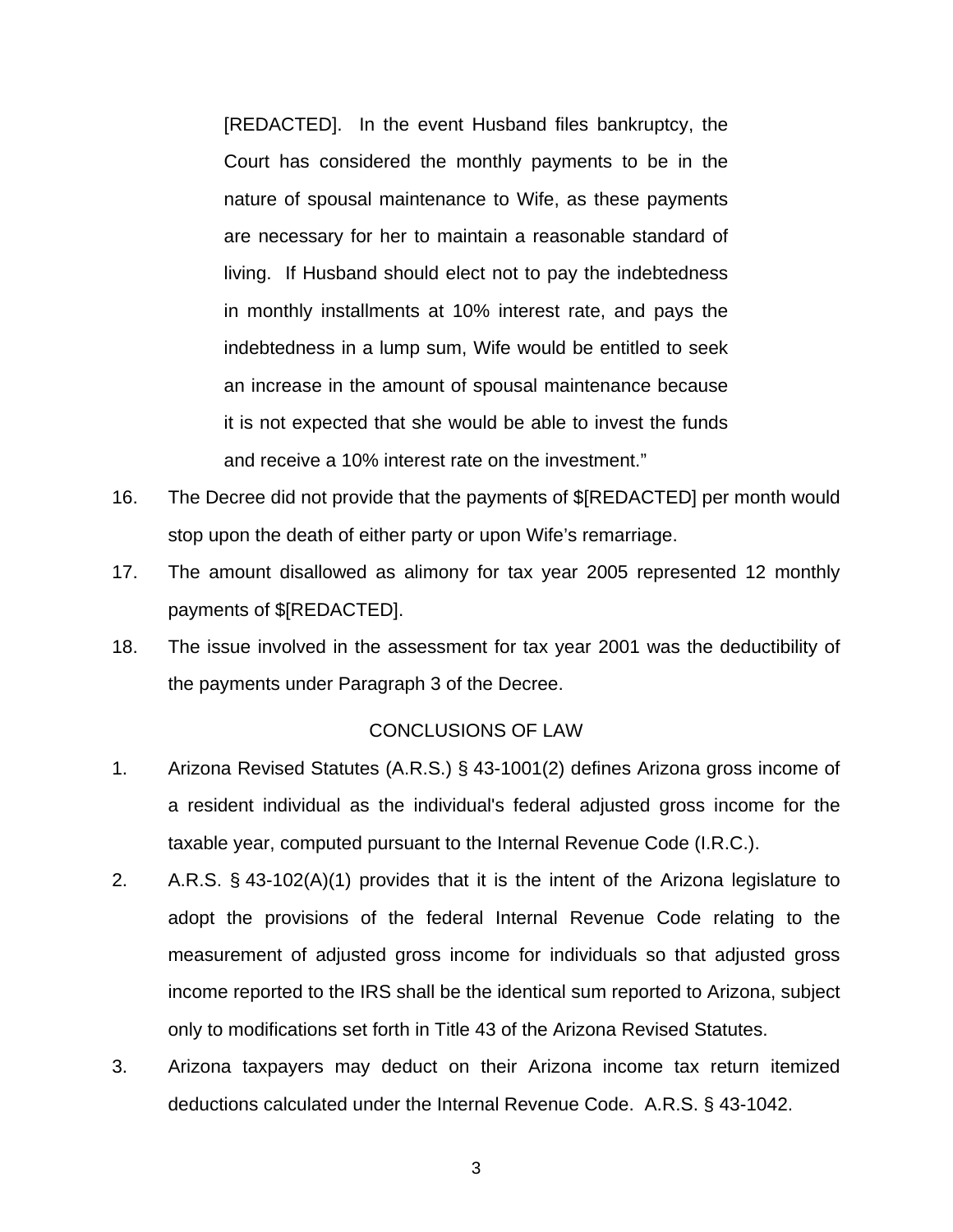- 4. I.R.C. § 215(a) allows a deduction for alimony or separate maintenance payments paid during such individual's taxable year.
- 5. I.R.C. § 215(b) defines alimony or separate maintenance payments as any alimony or separate maintenance payment defined in section 71(b) which is includible in the gross income of the recipient under section 71.
- 6. I.R.C**.** § 71(b)(1) defines alimony or separate maintenance payments as:

(A) payments received by (or on behalf of) a spouse under a divorce or separation instrument,

(B) the divorce or separation instrument does not designate payment as a payment which is not includible in gross income under section 71 and not allowable as a deduction under section 215,

(C) in the case of an individual legally separated from his spouse under a decree of divorce or of separate maintenance, the payee spouse and the payor spouse are not members of the same household at the time such payment is made, and

(D) there is no liability to make any such payment for any period after the death of the payee spouse and there is no liability to make any payment (in cash or property) as a substitute for such payments after the death of the payee spouse.

- 7. Paragraph 3 of the Decree did not provide that there would be no liability for payments to be made after the death of Wife.
- 8. Paragraph 3 of the Decree contemplated that the entire amount awarded in Paragraph 3 of the divorce decree would be paid.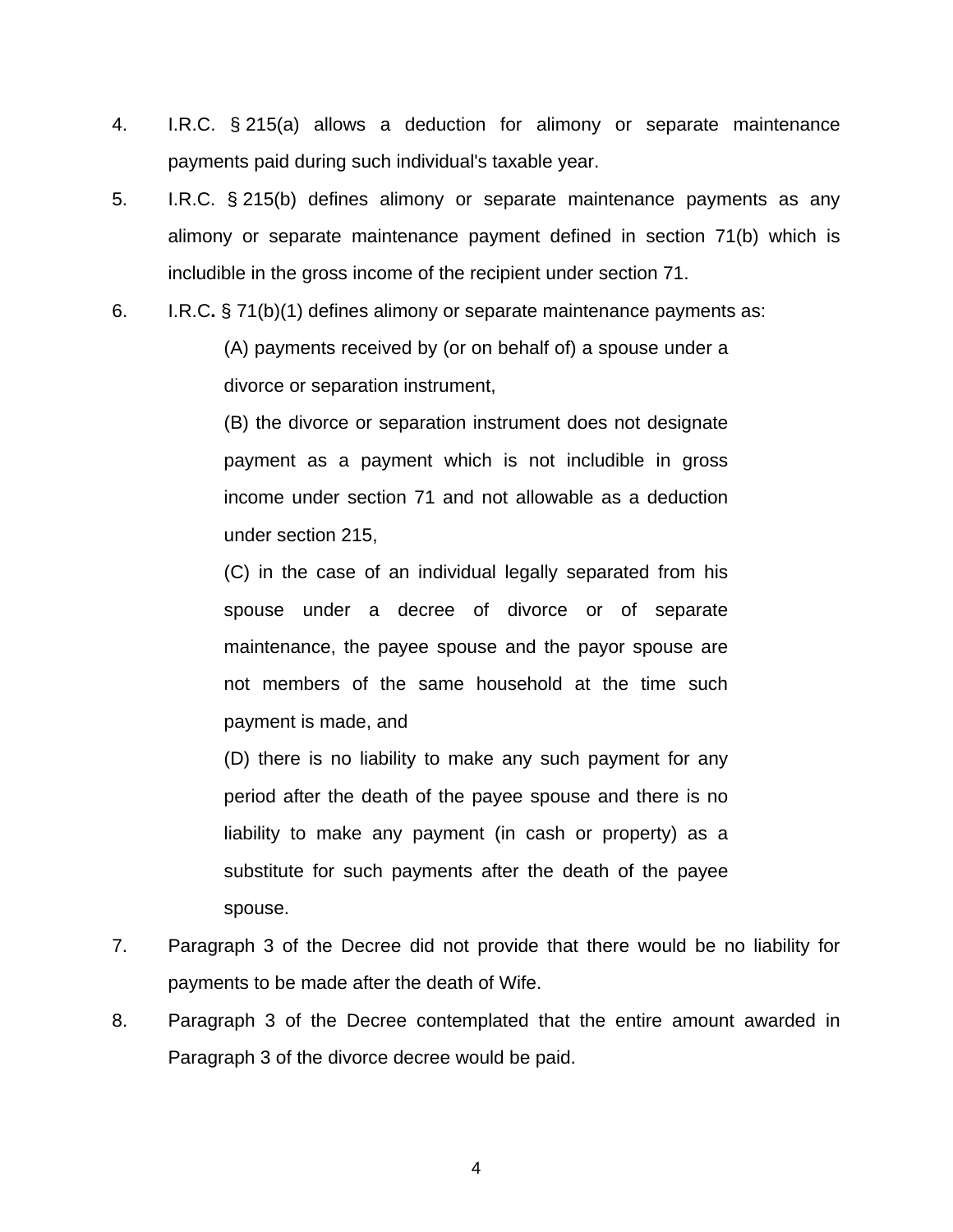- 9. Payments made by Taxpayers pursuant to Paragraph 3 of the Decree did not meet the definition of alimony or separate maintenance payments and were not deductible under I.R.C. § 215(a).
- 10. The payments under Paragraph 3 of the Decree were therefore not deductible under A.R.S. § 43-1042 for Arizona income tax purposes.
- 11. Under the doctrine of res judicata, a final judgment on the merits of an action precludes the parties from relitigating issues that were or could have been raised in that action. *Allen v. McCurry*, 449 U.S. 90, 101 S.Ct. 411 (1980).
- 12. In the determination of any case arising under title 42 or title 43, the rule of res judicata is applicable only if the liability involved is for the same year or period as was involved in another case previously determined under title 42 or title 43. A.R.S. § 42-1004(C).
- 13. Because the assessment for tax year 2005 involves a different period from that involved in the prior assessment, the doctrine of res judicata is not applicable.
- 14. A.R.S. § 42-1123(C) provides that if the tax "or any portion of the tax is not paid" when due "the department shall collect, as a part of the tax, interest on the unpaid amount" until the tax has been paid.
- 15. A.R.S. § 42-1123(C) recognizes the time value of money, and thus requires a taxpayer that is holding or using money that rightfully belongs to the State to pay interest for the use of that money. *Valencia Energy Co. v. Arizona Dep't of Revenue,* 191 Ariz. 565, 959 P.2d 1256 (1998).
- 16. A.R.S. § 42-1125(A) imposes a penalty for failure to file an Arizona income tax return when due.
- 17. The failure to file when due penalty may be abated only if the failure to file "is due to reasonable cause and not due to wilful neglect." A.R.S. § 42-1125(A).
- 18. Taxpayers have presented no evidence to show that their failure to file when due was due to reasonable cause and not due to wilful neglect.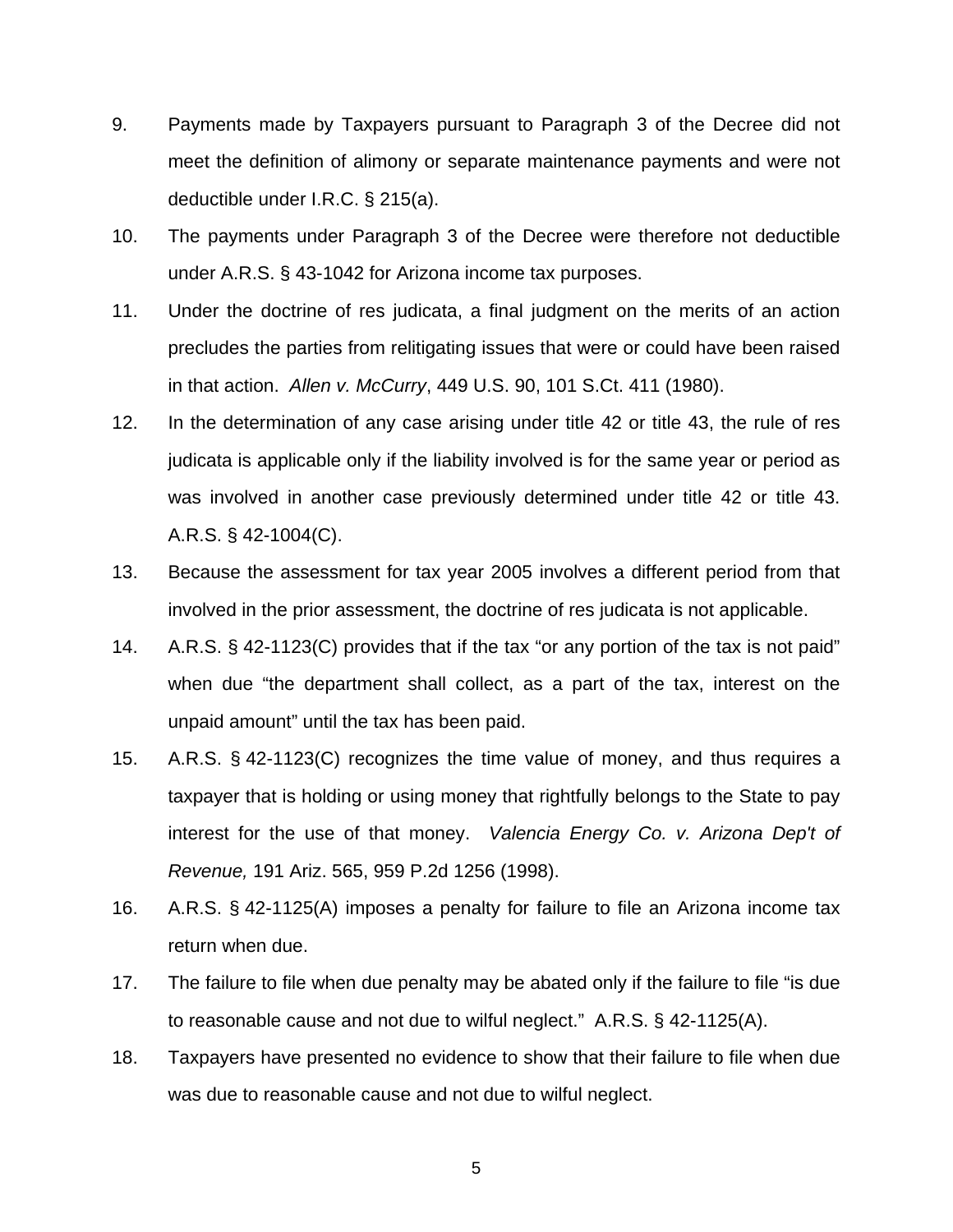#### **DISCUSSION**

The issue in this case is whether Taxpayers may deduct monthly payments of \$[REDACTED] made by Taxpayers to [REDACTED], Taxpayer [REDACTED] ex-wife. The payments were made pursuant to Paragraph 3 of the divorce decree between [REDACTED] and [REDACTED]. Taxpayers contend the payments were intended by the decree to be alimony and were therefore deductible by Taxpayers.

Arizona taxpayers may deduct on their Arizona income tax return itemized deductions calculated under the Internal Revenue Code. I.R.C. § 215 provides a deduction for alimony. I.R.C. § 71(b) requires that the four conditions listed in Conclusion of Law No. 6. be met before a payment may be deducted as alimony. Only the fourth condition, that the obligation to make payments stops on the death of the payee spouse (the ex-wife in this case), is at issue here.

Paragraph 3 of the Decree awarded Wife a lump sum judgment in the amount of \$[REDACTED] and the amount was secured by the Husband's interest in three businesses. The Decree did not award the Wife monthly payments, but provided that the Wife could not execute on the judgment as long as the indebtedness was paid at the rate of \$[REDACTED] per month. The Decree did not explicitly provide that the payments would terminate upon [REDACTED] death.

Even if the divorce decree fails to specify that the payments terminate upon the payee's death, if payments will necessarily terminate upon the payee's death by operation of state law, the payments may still qualify as alimony payments. *Hoover v. Commissioner of Internal Revenue*, 102 F.3d 842 (6 Cir., 1996). A.R.S. § 25-327(B) provides that unless otherwise agreed in writing or expressly provided in the decree, the obligation to pay future maintenance is terminated on the death of either party or the remarriage of the party receiving maintenance. Because Paragraph 3 of the Decree awarded the Wife a lump sum amount of \$[REDACTED] and Wife could execute on the judgment if [REDACTED] failed to make the monthly payments, under the Decree the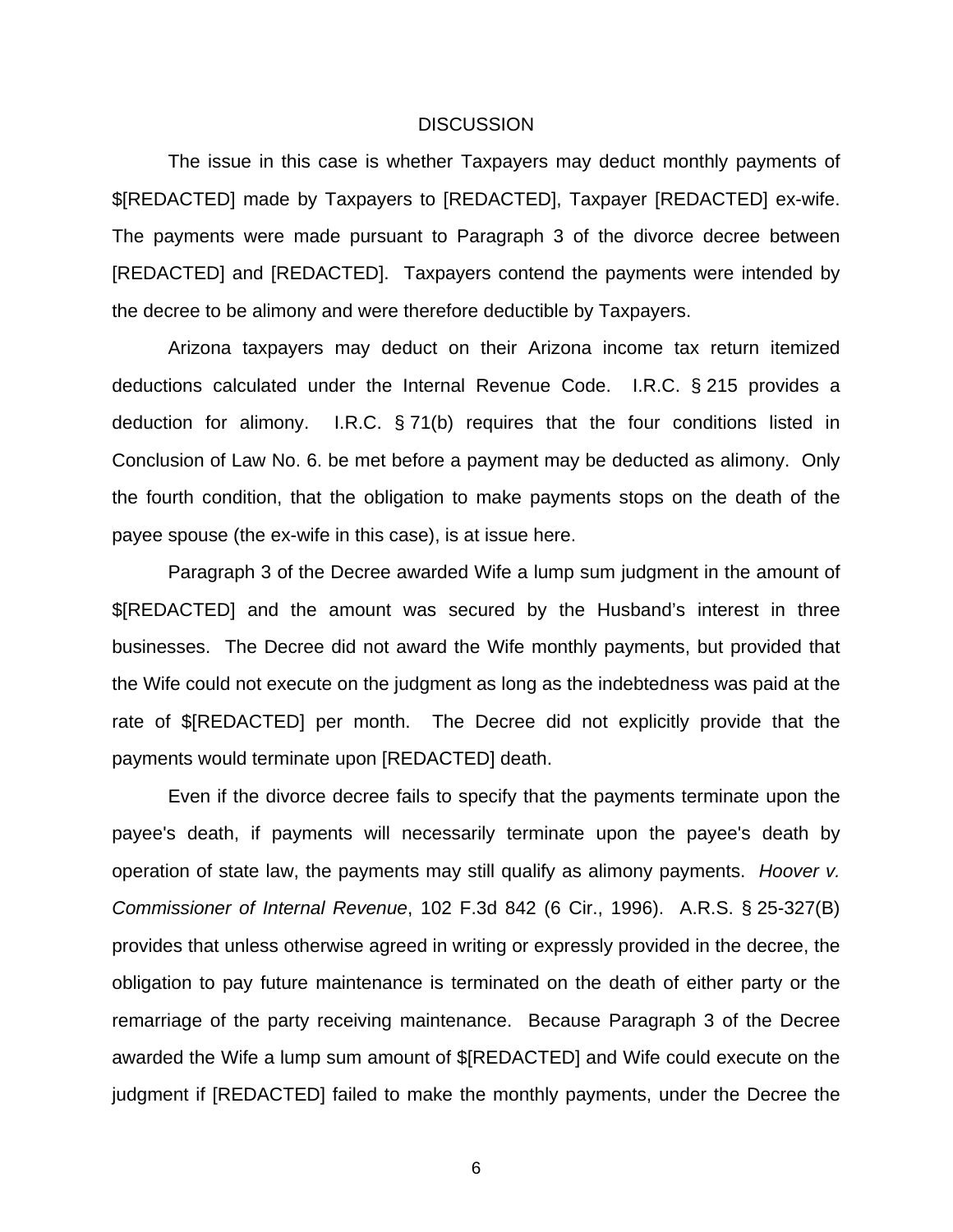obligation to make payments would not have terminated on the death of either party to the Decree. Therefore it cannot be said that the payments would necessarily terminate upon the payee's death by operation of state law.

The situation here is analogous to the situation addressed by the court in the *Hoover* case. The Court stated, 102 F.3d at 848:

Nothing in the language of the divorce decree itself indicated that the payments to Mrs. Hoover would terminate on her death. In fact, the decree specifically obligated Mr. Hoover to pay her the definite sum of \$521,640 in installments "until said amount is paid in full." Such payment was not made contingent on any factor or event. Furthermore, Mrs. Hoover received a lien on Mr. Hoover's shares in Stark Ceramics as security for that payment, with a requirement that Mr. Hoover provide a letter of credit from a bank guaranteeing the payment or that he pledge sufficient stock with an escrow agent, with such pledge to "remain in full force and effect until all of the alimony has been paid in full." We have no reason to conclude that Mr. Hoover's obligation to pay Mrs. Hoover the full amount terminates upon her death.

Similarly here, the decree obligated [REDACTED] to pay his ex-wife the definite sum of \$[REDACTED], payable monthly with 10% interest. The obligation was secured by [REDACTED] interest in three businesses. There is no reason to conclude that [REDACTED] obligation to pay [REDACTED] the full amount would terminate at her death (or remarriage). The payments therefore failed to meet the definition of alimony set forth in I.R.C. § 71(b)(1) and the payments were not deductible for federal or state income tax purposes.

Taxpayers also argued that an assessment involving payments under Paragraph 3 of the Decree for tax year 2001 was previously abated by the Hearing Office. In the 2001 case the Hearing Officer entered an order stating that the Individual Income Tax Audit Section advised the Hearing Office that Taxpayers' protest had been granted. A Final Order was thus entered closing the 2001 case. The Hearing Officer did not issue a ruling addressing the deductibility of the payments and the record does not show in either case why the 2001 protest was granted.

The current assessment involves tax year 2005. While the doctrine of res judicata would preclude any relitigation or reconsideration of tax year 2001, the doctrine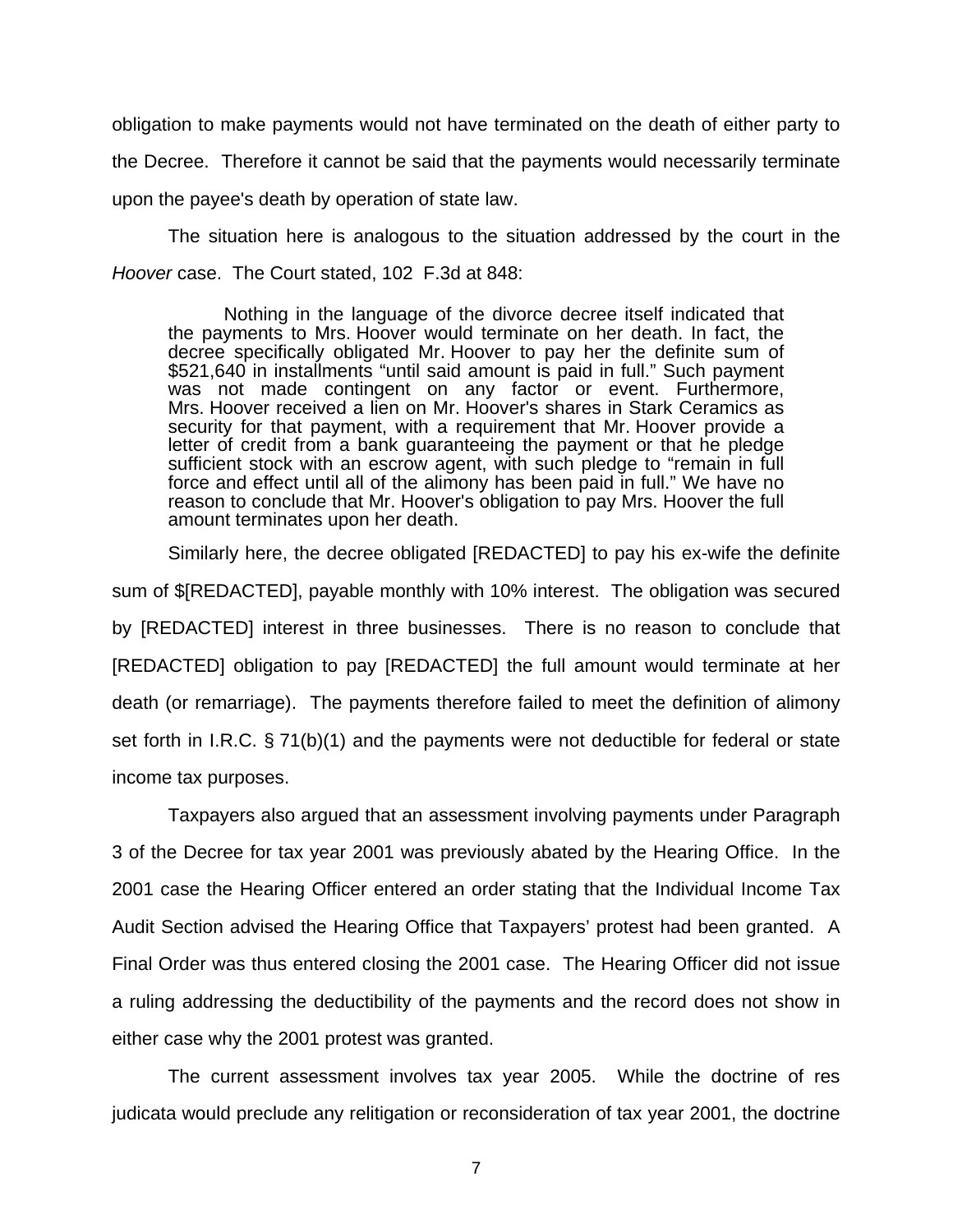does not preclude the assessment for tax year 2005. The issue for tax year 2005 has to be decided on its own merits.

The assessment included interest and a penalty for failure to file when due. A.R.S. § 42-1123(C) provides that if the tax "or any portion of the tax is not paid" when due "the department shall collect, as a part of the tax, interest on the unpaid amount" until the tax has been paid.

Interest is not a penalty, but is simply compensation to the state for the lost timevalue of money received after the due date. *Valencia Energy Co. v. Arizona Dep't of Revenue, supra*. (Non-punitive interest is, after all, nothing more than compensation for the use of money. The taxpayer had the benefit of using the funds before paying the tax claim and, in the legal sense, suffers no loss by reason of paying interest on the money it retained in its possession.)

The assessment also included a penalty for failure to file when due. The printout of Taxpayers' electronically filed return for tax year 2005 indicates that it was filed on [REDACTED], which was past the due date of the return. A.R.S. § 42-1125(A) provides in part:

> A. If a taxpayer fails to make and file a return for a tax administered pursuant to this article on or before the due date of the return or the due date as extended by the department, then, unless it is shown that the failure is due to reasonable cause and not due to wilful neglect, four and one-half per cent of the tax required to be shown on such return shall be added to the tax for each month or fraction of a month elapsing between the due date of the return and the date on which it is filed. The total penalty shall not exceed twenty-five per cent of the tax found to be remaining due. . . .

The failure to file when due penalty may be abated only if the failure to file "is due to reasonable cause and not due to wilful neglect." A.R.S. § 42-1125(A). "Reasonable cause" is generally defined to mean the exercise of "ordinary business care and prudence." *Daley v. United States,* 480 F. Supp. 808 (D.N.D. 1979). Taxpayers have not established reasonable cause. Therefore, the imposition of the failure to file when due penalty is upheld.